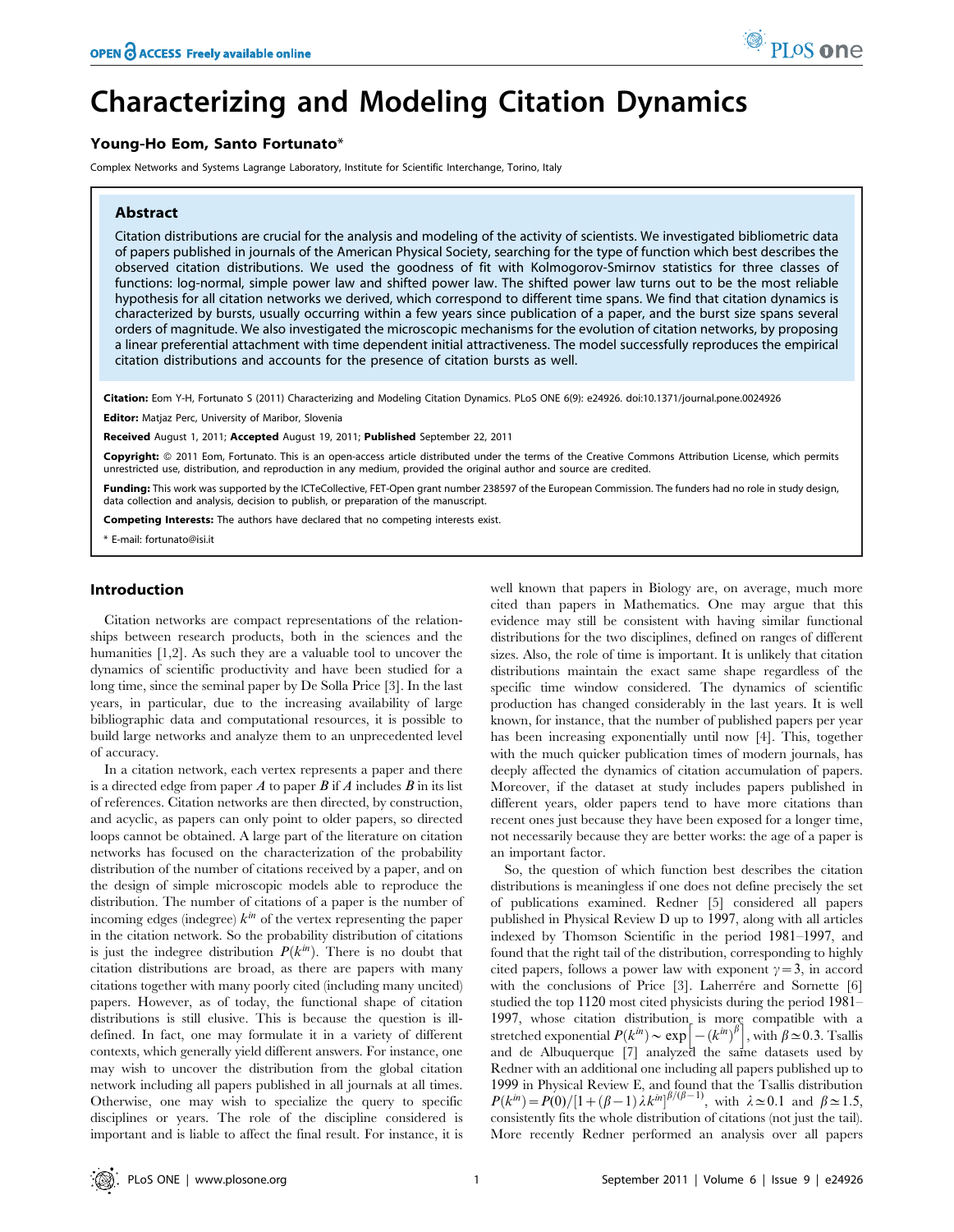published in the 110 years long history of journals of the American Physical Society (APS) [8], concluding that the log-normal distribution

$$
P(k^{in}) = \frac{1}{k^{in}\sqrt{2\pi\sigma^2}} \exp\left\{-\left[\ln(k^{in}) - \mu\right]^2 / (2\sigma^2)\right\} \tag{1}
$$

is more adequate than a power law. In other studies distributions of citations have been fitted with various functional forms: powerlaw [9–14], log-normal [12,15,16], Tsallis distribution [17,18], modified Bessel function [19,20] or more complicated distributions [21].

In this paper we want to examine citation networks more in depth. We considered networks including all papers and their mutual citations within several time windows. We have performed a detailed analysis of the shape of the distributions, by computing the goodness of fits with Kolmogorov-Smirnov statistics of three model functions: simple power law, shifted power law and lognormal. Moreover, we have also examined dynamic aspects of the process of citation accumulation, revealing the existence of ''bursts'', i.e. of rapid accretions of the number of citations received by papers. Citation bursts are not compatible with standard models of citation accumulation based on preferential attachment [22], in which the accumulation is smooth and papers may attract many cites long after publication. Therefore, we propose a model in which the citation attractiveness of a paper depends both on the number of cites already collected by the paper and on some intrinsic attractiveness that decays in time. The resulting picture delivers both the citation distribution and the presence of bursts.

## Results

#### The distribution of cites

For our analysis we use the citation database of the American Physical Society (APS), described in Materials and Methods. We get the best fit for the empirical citation distributions from the goodness of fit test with Kolmogorov-Smirnov (KS) statistics [23]. The KS statistic  $D$  is the maximum distance between the cumulative distribution function (CDF) of the empirical data and the CDF of the fitted model:

$$
D = \max_{k_{in} \ge k_{in}^{min}} |S(k_{in}) - P(k_{in})|
$$
 (2)

Here  $S(k_{in})$  is the CDF of the empirical indegree  $k_{in}$  and  $P(k_{in})$  is the CDF of the model that fits best the empirical data in the region  $k_{in} \geq k_{in}^{min}$ . By searching the parameter space, the best hypothetical model is the one with the least value of  $D$  from the empirical data. To test the statistical significance of the hypothetical model, we cannot use the values of the KS statistics directly though, as the model has been derived from a best fit on the empirical data, rather than being an independent hypothesis. So, following Ref. [23] we generate synthetic datasets from the model corresponding to the best fit curve. For instance, if the best fit is the power law  $ax^{-b}$ , the datasets are generated from this distribution. Each synthetic dataset will give a value  $D_{synth}$  for the KS statistics between the dataset and the best fit curve. These  $D_{synth}$ -values are compared with  $D_{emp}$ , i.e. the  $D$ -value between the original empirical data and the best fit curve, in order to define a p-value. The *p*-value is the fraction of  $D_{synth}$ -values larger than  $D_{emp}$ . If *p* is large (close to 1), the model is a plausible fit to the empirical data; if it is close to 0, the hypothetical model is not a plausible fit. We

applied this goodness of fit test to three hypothetical model distributions: log-normal, simple power law and shifted power law. The log-normal distribution for the indegree  $k_{in}$  is given by

$$
P(k_{in}) \sim \frac{1}{k_{in}\sqrt{2\pi\sigma^2}} \exp\{-\left[\log\left(k_{in}\right) - \mu\right]^2 / (2\sigma^2)\},\tag{3}
$$

the simple power law distribution by

$$
P(k_{in}) \sim k_{in}^{-\gamma},\tag{4}
$$

and the shifted power law by

$$
P(k_{in}) \sim (k_{in} + k_0)^{-\gamma}.
$$
 (5)

We used 1000 synthetic distributions to calculate the *p*-value for each empirical distribution.

Fig. 1 shows some fits for datasets corresponding to several time windows (see Materials and Methods). The detailed summary of the goodness of fit results is shown in Table 1. The simple power law gives high p-value only when one considers the right tail of the distribution (usually  $k_{in} > 20$ ). The log-normal distribution gives high p-value for early years (before 1970) but after 1970 the pvalue is smaller than 0.2. As shown in Figs. 1a and 1b, there is a clear discrepancy in the tail between the best fit log-normal distribution and the empirical distribution. The shifted power law distribution gives significant p-values (higher than 0.2) for all observation periods. The values of the exponent  $\gamma$  of the shifted power law are decreasing in time. The range of  $\gamma$  goes from 5.6  $(1950)$  to 3.1  $(2008)$ .

We conclude that the shifted power law is the best distribution to fit the data.

#### The distribution of citation bursts

We now turn our attention to citation ''bursts''. While there has been a sizeable activity in the analysis of bursty behavior in human dynamics [24–26], we are not aware of similar investigations for citation dynamics. We compute the relative rate  $\Delta k/k = [k(t + \delta t)^{i}_{in} - k(t)^{i}_{in}] / k(t)^{i}_{in}]$ , where  $k(t)^{i}_{in}$  is the number of citations of paper i at time t. The distributions of  $\Delta k/k$  with  $t=1949, 1969, 1989, 2007$  and  $\delta t=1$  year are shown in Fig. 2a. They are visibly broad, spanning several orders of magnitude. Similar heavy tails of burst size distributions were observed in the dynamics of popularity in Wikipedia and the Web [27]. It is notable that the largest bursts take place in the first years after publication of a paper. This is manifest in Fig. 2b, where we show distributions derived from the same dataset as in Fig. 2a, but including only papers older than 5 (squares) and 10 years (triangles): the tail disappears. In general, more than 90% of large bursts ( $\Delta k/k > 3.0$ ) occur within the first 4 years since publication.

# Preferential attachment and age-dependent attractiveness

For many growing networks, cumulative advantage [28,29], or preferential attachment [22], has proven to be a reliable mechanism to explain the fat-tailed distributions observed. In the context of citation dynamics, it is reasonable to assume that, if a paper is very cited, it will have an enhanced chance to receive citations in the future with respect to poorly cited papers. This can be formulated by stating that the probability that a paper gets cited is proportional to the number of citations it already received. That was the original idea of Price [30] and led to the development of the first dynamic mechanism for the generation of power law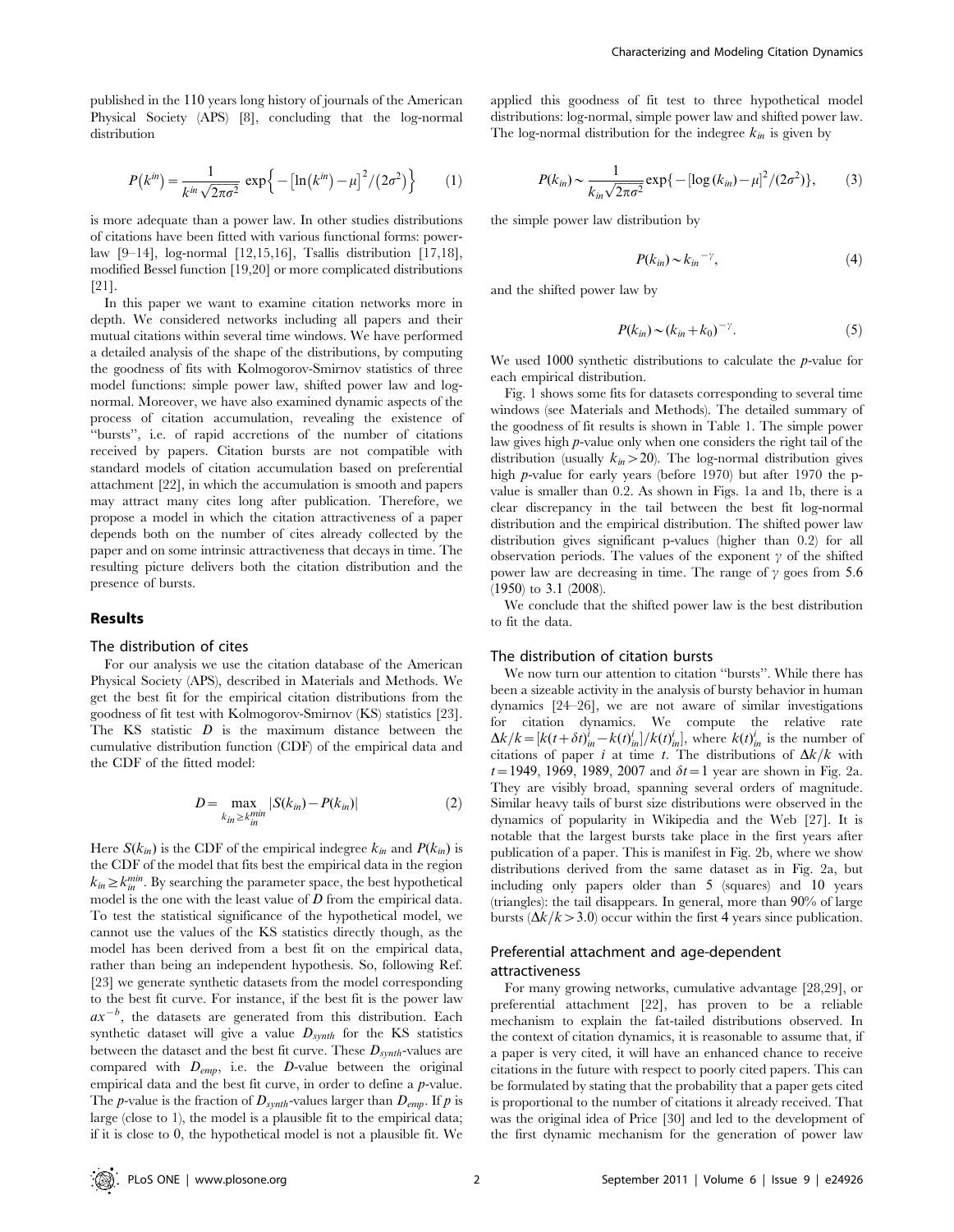

Figure 1. Empirical citation distributions and best fit model distributions obtained through the goodness of fit with Komolgorov-Smirnov statistics. PL: Power law. SPL: Shifted power law. LN: Log-normal. doi:10.1371/journal.pone.0024926.g001

distributions in citation networks. In later refinements of the model, one has introduced an attractiveness for the vertices, indicating their own appeal to attract edges, regardless of degree. In particular, one has introduced the so-called linear preferential attachment [31,32], in which the probability for a vertex to receive a new edge is proportional to the sum of the attractiveness of the vertex and its degree. In this Section we want to check whether this hypothesis holds for our datasets. This issue has been addressed in other works on citation analysis, like Refs. [13,33].

We investigated the dependence of the kernel function  $\Pi(k_{in})$ on indegree  $k_{in}$  [34,35]. The kernel is the rate with which a vertex

i with indegree  $k_{in}^{i}$  acquires new incoming edges. For linear preferential attachment the kernel is

$$
\Pi(k_{in}^i) = \frac{k_{in}^i + A_i}{\sum_j \left[k_{in}^i + A_j\right]}.
$$
\n<sup>(6)</sup>

In Eq. 6 the constant  $A_i$  indicates the attractiveness of vertex *i*. Computing the kernel directly for each indegree class (i.e. for all vertices with equal indegree  $k_{in}$  is not ideal, as the result may heavily fluctuate for large values of the indegree, due to poor

|           | 1950           | 1955           | 1960           | 1965  | 1970           | 1975           | 1980           | 1985  | 1990           | 1995           | 2000           | 2005           | 2008           |
|-----------|----------------|----------------|----------------|-------|----------------|----------------|----------------|-------|----------------|----------------|----------------|----------------|----------------|
| LN        |                |                |                |       |                |                |                |       |                |                |                |                |                |
| p-value   | 0.717          | 0.734          | 0.892          | 0.998 | 0.201          | 0.105          | 0.19           | 0.119 | 0.194          | 0.194          | 0.096          | 0.05           | 0.064          |
| $k_{min}$ | $\overline{2}$ | $\overline{3}$ | $\overline{7}$ | 14    | $\overline{2}$ | $\overline{2}$ | $\overline{2}$ | 3     | $\overline{2}$ | $\overline{2}$ | $\overline{2}$ | $\overline{2}$ | $\overline{2}$ |
| PL        |                |                |                |       |                |                |                |       |                |                |                |                |                |
| p-value   | 0.001          | 0.955          | 0.056          | 0.321 | 0.022          | 0.127          | 0.204          | 0.784 | 0.686          | 0.412          | 0.362          | 0.619          | 0.44           |
| $k_{min}$ | 6              | 16             | 9              | 19    | 12             | 17             | 20             | 39    | 46             | 39             | 43             | 47             | 47             |
| SPL       |                |                |                |       |                |                |                |       |                |                |                |                |                |
| p-value   | 0.832          | 0.777          | 0.49           | 1.00  | 0.943          | 0.958          | 0.49           | 0.728 | 0.909          | 1.00           | 0.797          | 0.989          | 0.99           |

Table 1. Summary of the results of the goodness of fit test with Kolmogorov-Smirnov statistic on the empirical citation distributions for three test functions: log-normal (LN), simple power law (PL) and shifted power law (SPL).

The fits are done for indegree larger than  $k_{min}$ , whose values are also reported in the table.

doi:10.1371/journal.pone.0024926.t001

 $k_{min}$  2 2 2 14 9 12 2 2 2 2 3 6 5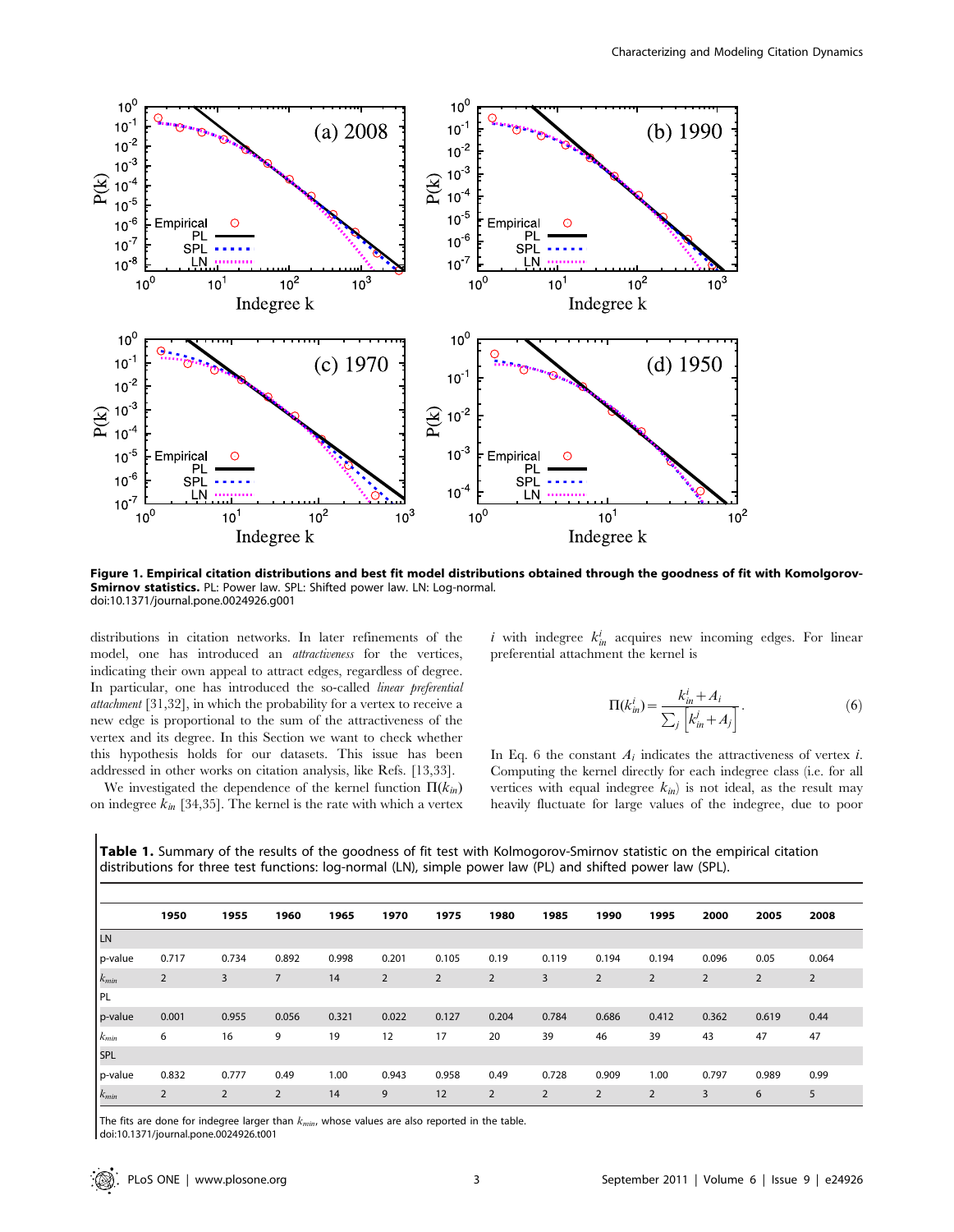

Figure 2. Distributions of citation burst size. (a) The four curves correspond to 1949, 1969, 1989 and 2007, the observation window is  $\delta t = 1$ year. (b) Here the reference year is 2007, but the burst statistics is limited to the papers published until 2003 (squares) and 1998 (triangles). For comparison, the full curve comprising all papers (circles, as in (a)) is also shown. doi:10.1371/journal.pone.0024926.g002

statistics. So, following Refs. [34,35], we consider the cumulative kernel  $\Pi_{>}(k_{in}^i) = \sum_{k' \leq k_{in}} \Pi(k')$ , which, for the ansatz of Eq. 6, should have the following functional dependence on  $k_{in}$ 

$$
\Pi_{>}(k_{in}) \sim k_{in}^{2} + \langle A \rangle k_{in}.
$$
 (7)

In Eq. 7  $\langle A \rangle$  is the average attractiveness of the vertices. In order to estimate  $\Pi_{>}(k_{in})$ , we need to compute the probability that vertices with equal indegree have gotten edges over a given time window, and sum the results over all indegree values from the smallest one to a given  $k_{in}$ . The time window has to be small enough in order to preserve the structure of the network but not too small in order to have enough citation statistics. In Fig. 3 we show the cumulative kernel function  $\Pi_{>}(k_{in})$  as a function of indegree for a time window from 2007 to 2008. The profile of the curve (empty circles) is compatible with linear preferential attachment with an average attractiveness  $\langle A \rangle$  = 7.0 over a large range, although the final part of the tail is missed. Still, the slope of the tail, apart from the final plateau, is close to 2, like in Eq. 7. Our result is consistent with that of Jeong et al. [34], who considered a citation network of papers published in Physical Review Letters in 1988, which are part of our dataset as well. We have repeated this analysis for several datasets, from 1950 until 2008, by keeping a time window of one year in each case. The resulting values of  $\langle A \rangle$  are reported in Table 2, along with the number of vertices and mean degree of the networks. The average value of the attractiveness across all datasets is 7:1. This value is much bigger than the average indegree in the early ages of the network like, for example, from 1950 to 1960. Hence, in the tradeoff between indegree and attractiveness of Eq. 6, the latter is quite important for old papers. In general, for low indegrees, attractiveness dominates over preferential attachment. As we see in Fig. 3, in fact, for low indegrees there is no power law dependence of the kernel on indegree.

Finally we investigated the time dependence of the kernel. As shown in Fig. 3, when we limit the analysis to papers older than 5 years (squares) or 10 years (triangles), the kernel has a pure quadratic dependence on indegree in the initial part, without linear terms, so the attractiveness does not affect the citation dynamics. This means that the attractiveness has a significant influence on the evolution of the citation network only within the first few years after publication of the papers. The presence of vertex attractiveness had been considered by Jeong et al. as well [34].

#### The model

We would like to design a microscopic model that reflects the observed properties of our citation networks. Preferential attachment does not account for the fact that the probability to receive citations may depend on time. In the Price model, for instance, papers keep collecting citations independently of their age, while it is empirically observed [33,36,37] that the probability for an article to get cited decreases as the age of the same article increases. In addition, we have seen that citation bursts typically occur in the early life of a paper. Some sophisticated growing network models include the aging of vertices as well [33,37–40]. We propose a mechanism based on linear preferential attachment, where papers have individual values of the attractiveness, and the latter decays in time.

The model works as follows. At each time step  $t$ , a new vertex joins the network (i.e., a new paper is published). The new vertex/ paper has  $m$  references to existing vertices/papers. The probability  $\Pi(i\rightarrow j,t)$  that the new vertex i points to a target vertex j with indegree  $k_m^j$  reads

$$
\Pi(i \to j, t) \sim [k_m^j + A_j(t)],\tag{8}
$$

where  $A_i(t)$  is the attractiveness of j at time t. If  $A_i(t)$  were constant and equal for all vertices we would recover the standard linear preferential attachment [31,32]. We instead assume that it decays exponentially in time

$$
A(t) = A_0 \exp[-(t - t_0)/\tau].
$$
 (9)

In Eq. 9  $A_0$  is the initial attractiveness of the vertex, and  $t_0$  is the time in which the vertex first appears in the network;  $\tau$  is the time scale of the decay, after which the attractiveness lowers considerably and loses importance for citation dynamics. Since citation bursts occur in the initial phase of a paper's life (Fig. 2b), when vertex attractiveness is most relevant, we expect that the values of the initial attractiveness are heterogeneously distributed, to account for the broad distribution of burst sizes (Fig. 2a). We assume the power law distribution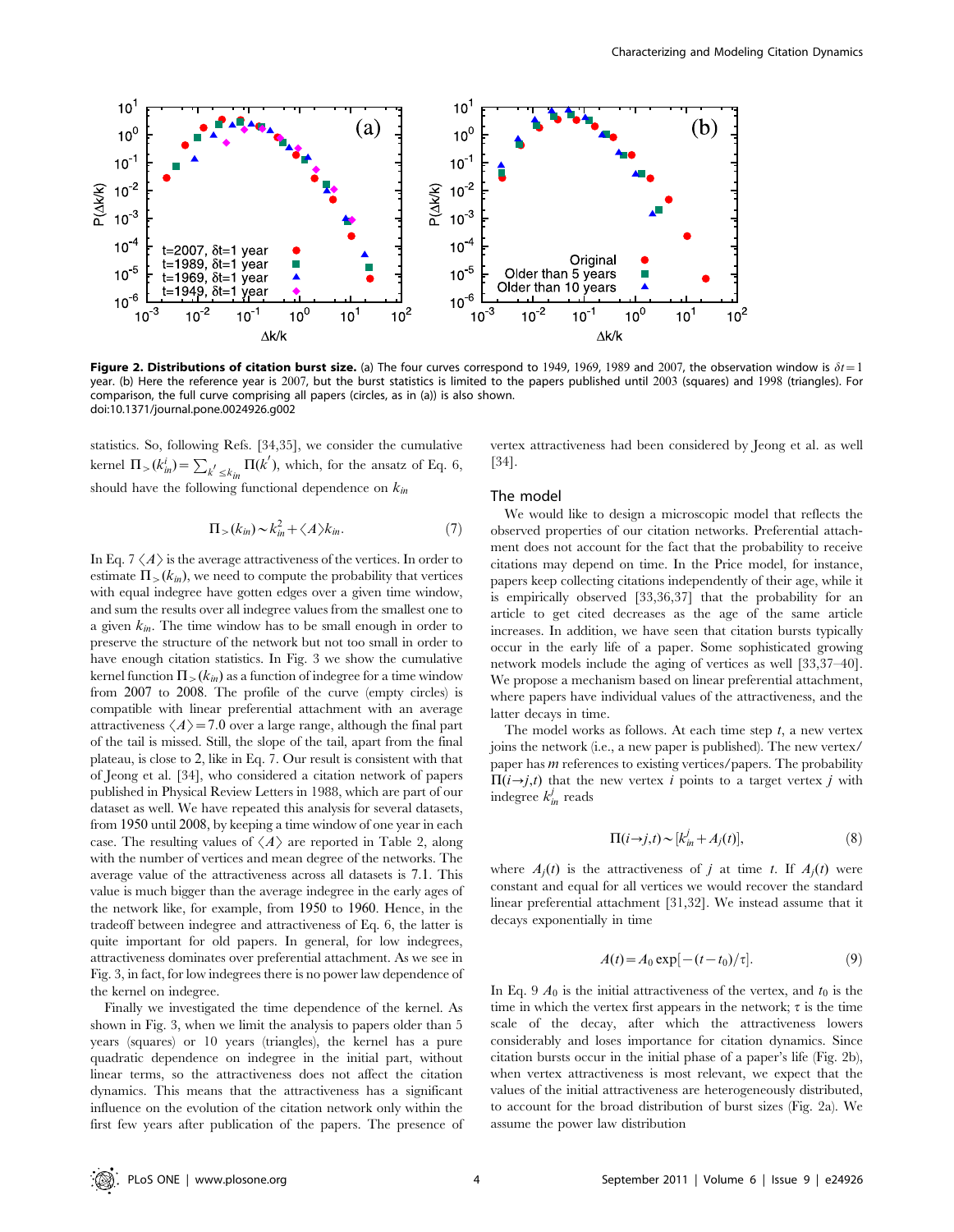

Figure 3. Cumulative kernel function of the citation network from 2007 to 2008. The continuous line is  $Ck_{int}(k_{int} + *A*>)$  with  $<\!A\!>=7.0$ , C is a constant. The dashed line corresponds to the case without attractiveness ( $<\!A\!>=0.0$ ). doi:10.1371/journal.pone.0024926.g003

$$
P(A_0) \sim A_0^{-\alpha}.\tag{10}
$$

We performed numerical simulations of the model with parameters obtained from the empirical data. We use  $\alpha = 2.5$ ,  $\tau = 1$  year and  $A_{min} \leq A_0 \leq 0.002N(t)$  with  $N(t)$  is the number of papers at time t. The upper bound represents the largest average indegree of our citation networks, expressed in terms of the number of vertices. The value of  $A_{min}$  depends on the obtained value of the attractiveness from empirical data. We set  $A_{min}=25.0$  for most years, for 1950 we set  $A_{min}=14.5$ , because  $\langle A \rangle$  is smaller than 7:1. The result is however not very sensitive to the minimum and maximum value of  $A_0$ . Fig. 4 shows the citation distributions of empirical data versus the model prediction. The model can reproduce the empirical distributions very well at different phases in the evolution of the APS citation network, from the remote 1950 (panel d) until the very recent 2008 (panel a).

The distributions of citation burst magnitude  $\Delta k/k$  for the data and the model are shown in Fig. 5a. For a better comparison between data and model we ''evolve'' the network according to the model by starting from the structure of the empirical citation network at the beginning of the time window for the detection of the bursts. We stop the evolution after the observation time  $\delta t$ elapses. In Fig. 5a we consider 1989 and 2007, with a time window

of 1 year for the burst detection. The model successfully reproduces the empirical distributions of burst size. In Fig. 5b we consider much longer observation periods for the bursts, of 5 and 10 years. Still, the model gives an accurate description of the tail of the empirical curve in both cases.

# **Discussion**

We investigated citation dynamics for networks of papers published on journals of the American Physical Society. Kolmogorov-Smirnov statistics along with goodness of fit tests make us conclude that the best ansatz for the distribution of citations (from old times up to any given year) is a shifted power law. The latter beats both simple power laws, which are acceptable only on the right tails of the distributions, and log-normals, which are better than simple power laws on the left part of the curve, but are not accurate in the description of the right tails. We have also studied dynamic properties of citation flows, and found that the early life of papers is characterized by citation bursts, like already found for popularity dynamics in Wikipedia and the Web.

The existence of bursts is not compatible with traditional models based on preferential attachment, which are capable to account for the skewed citation distributions observed, but in which citation accumulation is smooth. Therefore we have introduced a variant of linear preferential attachment, with two new features: 1)

**Table 2.** Statistics of the empirical citation networks: N is the number of vertices in the network;  $\langle k \rangle$  is the average indegree of the network;  $\langle A \rangle$  is the average attractiveness, determined from the tests of linear preferential attachment discussed in the text.

|                     | 1950  | 1955  | 1960  | 1965  | 1970  | 1975  | 1980   | 1985   | 1990   | 1995   | 2000   | 2005   | 2008   |
|---------------------|-------|-------|-------|-------|-------|-------|--------|--------|--------|--------|--------|--------|--------|
| $\overline{N}$      | 15880 | 23350 | 30996 | 42074 | 62382 | 85590 | 108794 | 138206 | 180708 | 238142 | 305570 | 386569 | 441595 |
| $\langle k \rangle$ | 2.2   | 3.1   | 3.7   | 4.3   | 5.1   | 5.6   | 6.0    | 6.2    | 6.5    | 7.0    | 7.7    | 8.5    | 9.0    |
| $\vert <\,>$        | 4.2   | 5.3   | 6.2   | 5.4   | 7.2   | 7.9   | 7.8    | 9.0    | 7.4    | 7.3    | 6.8    | 6.4    | 7.0    |

doi:10.1371/journal.pone.0024926.t002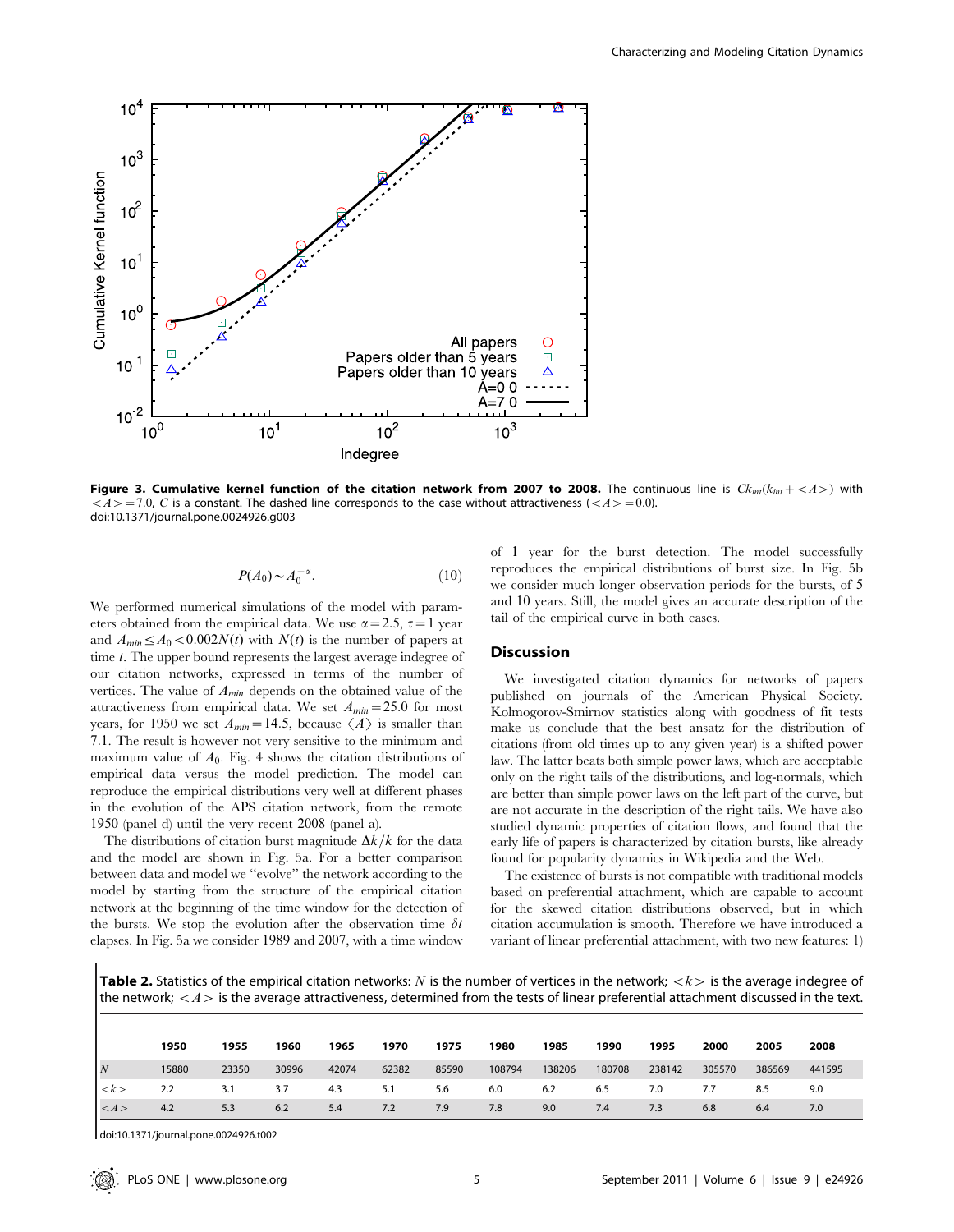

Figure 4. Comparison of the citation distributions from the empirical data and our model. For all cases, we used  $\alpha = 2.5$  and  $\tau = 1$  year. (a) For 2008,  $N=4415905$ ,  $\langle k\rangle = 9.0$ . (b) For 1990,  $N=180708$ ,  $\langle k\rangle = 6.5$ . (c) For 1970,  $N=62382$ ,  $\langle k\rangle = 5.6$ . (d) For 1950,  $N=1950$ ,  $\langle k\rangle = 3.1$ . Here N is the number of vertices/papers and  $\langle k \rangle$  the average number of citations/indegree. doi:10.1371/journal.pone.0024926.g004

the attractiveness decays exponentially in time, so it plays a role only in the early life of papers, after which it is dominated by the number of citations accumulated; 2) the attractiveness is not the same for all vertices but it follows a heterogeneous (power-law) distribution. We have found that this simple model is accurate in the description of the distributions of citations and burst sizes, across very different scientific ages. Moreover, the model is fairly robust with respect to the choice of the observation window for the bursts.

## Materials and Methods

Our citation database includes all papers published in journals of the American Physical Society (APS) from 1893 to 2008, except papers published in Reviews of Modern Physics. There are 3 992 736 citations among 414 977 papers at the end of 2008. The journals we considered are Physical Review (PR), Physical Review Letters (PRL), Physical Review A (PRA), Physical Review B (PRB), Physical Review C (PRC), Physical Review D (PRD), Physical



Figure 5. Comparison of the distributions of citation burst size from the empirical data and the model. The exponent  $\alpha$  of the distribution of initial attractiveness is 2:5, as in Fig. 4. (a) The reference years are 1989 (squares) and 2007 (circles), the observation window for the bursts is  $\delta t=1$  year in both cases. (b) Here the reference years are 1998 (squares) and 2003 (circles) and the observation windows for the bursts are of 10 and 5 years, respectively. doi:10.1371/journal.pone.0024926.g005